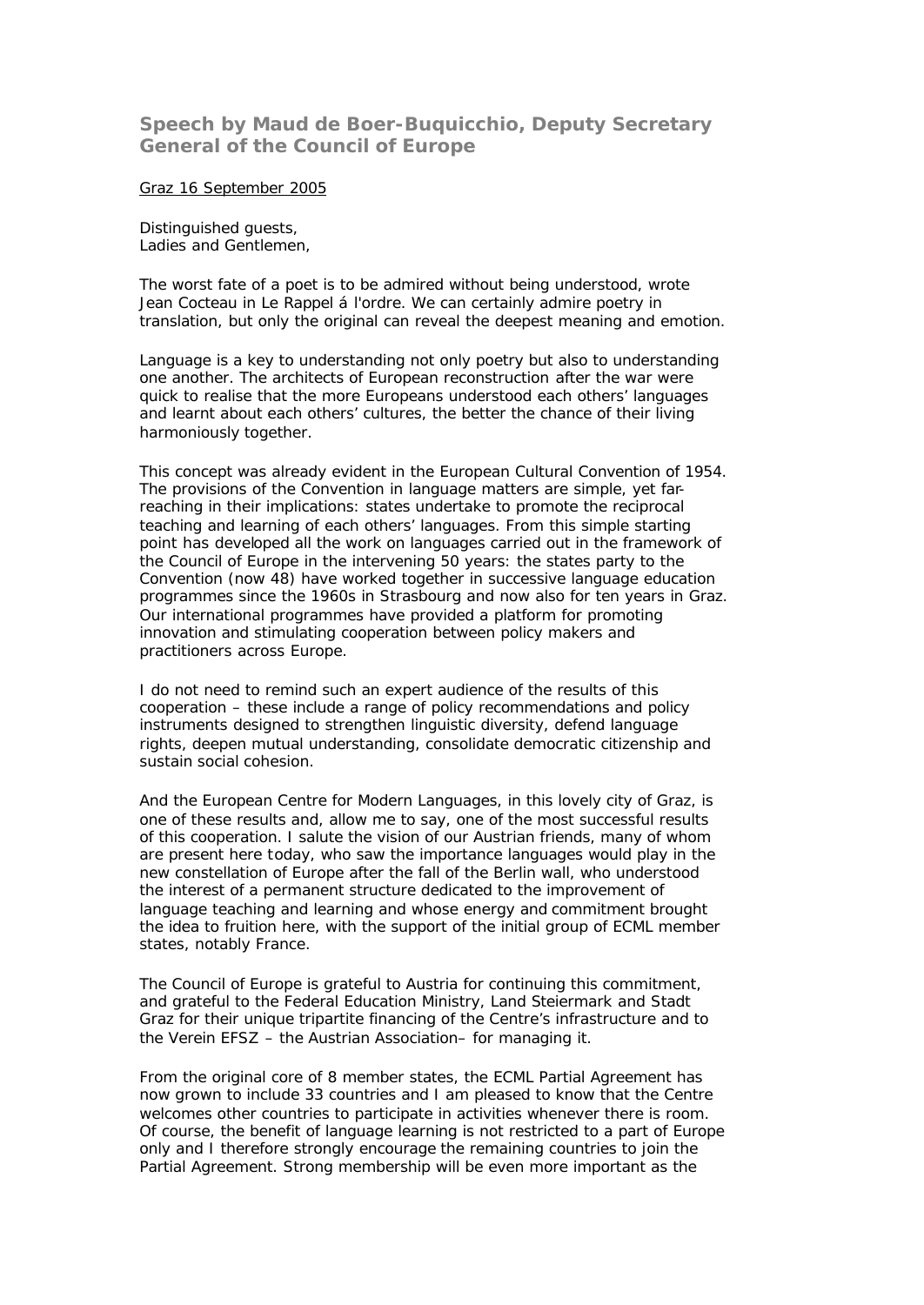Centre helps to put into practice the decisions of the Summit of Heads of State and Government of Council of Europe Member States held last May, particularly those relating to democratic citizenship and intercultural dialogue.

The creation of the Centre was inspired by the need to support the transmission of the instruments and policies developed in Strasbourg down to the classrooms of the member states. So, in accordance with its Statute, the Centre has made its niche out of disseminating good practice and encouraging innovation in language education, doing this particularly by training multipliers and by developing networks of specialists in the field.

To be effective in this function, the Centre has to come up with concrete results that can be easily understood and applied by practitioners in language education at the national level. The Centre has achieved this through its 40 or-so quality publications and the direct experience of the more than 5 500 participants who have been involved in ECML activities since the beginning, experience which they then take back home and pass on to their colleagues.

And so, amongst language teachers throughout Europe, the name of Graz has become synonymous with good practice in language education as the ECML's reputation as an unrivalled centre of excellence has grown. Since the Centre's stakeholders are demanding people in demanding professions who are not easily satisfied, it is clear that this reputation has certainly been earned by dint of dedicated work.

In concluding this brief look back over the past, I am conscious of the debt that the Council's hugely influential work in languages owes to the guidance of John Trim over several decades. I take this opportunity to thank him for his truly unique contribution.

On this celebration day we are not only praising the ECML's past achievements. The European Centre for Modern Languages has wisely chosen to set these festivities in the context of a forward-looking workshop examining the needs of tomorrow's language teachers.

And so we look to the future: the ECML is now reaching maturity after its cycles of early growth and consolidation. This maturity must be reflected in the substance of its third medium-term programme, beginning in 2008. This programme should take into account the priorities identified by the recent Summit while remaining faithful to the Centre's two key missions:

The first is "the implementation of language policies". What a delightfully vague and frighteningly broad mission to have!! It is clear that the Centre has a vital role to play in supporting the translation into practice of the policy tools and instruments developed in Strasbourg. The Centre's current projects on the implementation of the European Language Portfolio are a good example of the valuable role the Centre can play in supporting its member states in their ongoing efforts to improve the quality of language learning and teaching, and I look forward to further initiatives of this kind.

The second mission defined by the Statute is "the promotion of innovative approaches to the learning and teaching of languages". This means that the Centre must remain a laboratory for new ideas, with a scope broad enough to cater for those who are exploring creative methods or developing innovative instruments in language education. It is therefore important that the procedures used for selecting activities for its programmes are flexible enough to allow the Centre to take up major issues rapidly when they arise.